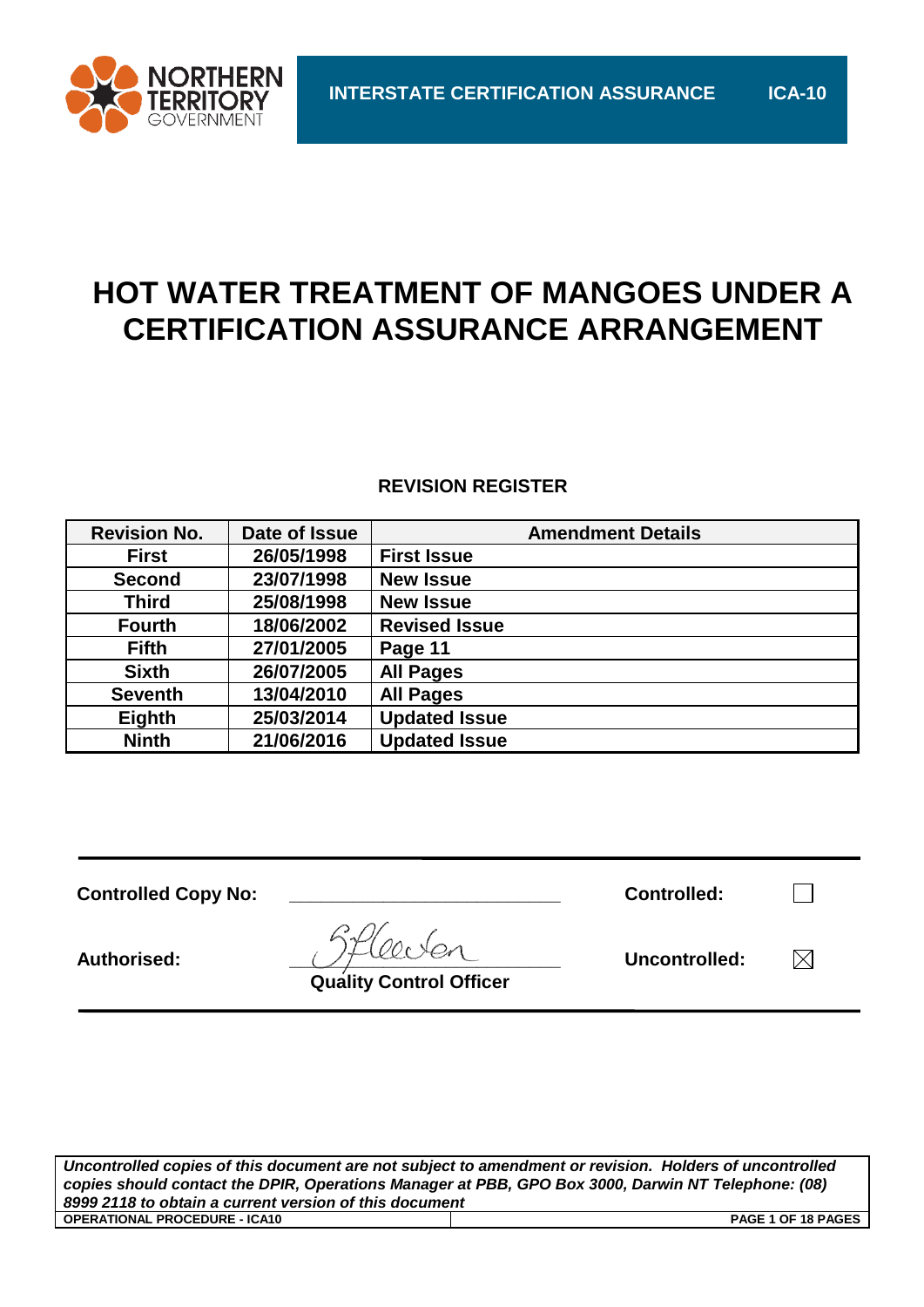# **TABLE OF CONTENTS**

| 1.  |         |                                                                                            |     |
|-----|---------|--------------------------------------------------------------------------------------------|-----|
| 2.  |         |                                                                                            |     |
| 3.  |         |                                                                                            |     |
| 4.  |         |                                                                                            |     |
| 5.  |         |                                                                                            |     |
| 6.  |         |                                                                                            |     |
| 7.  |         |                                                                                            |     |
| 7.1 |         |                                                                                            |     |
|     | 7.1.1   |                                                                                            |     |
|     | 7.1.2   |                                                                                            |     |
|     | 7.1.3   |                                                                                            |     |
|     | 7.1.4   |                                                                                            |     |
|     | 7.1.4.1 |                                                                                            |     |
|     | 7.1.4.2 |                                                                                            |     |
|     | 7.1.4.3 |                                                                                            |     |
|     |         |                                                                                            |     |
|     | 7.1.4.4 |                                                                                            |     |
|     | 7.1.4.5 |                                                                                            |     |
| 7.2 | 7.2.1   |                                                                                            |     |
| 7.3 |         |                                                                                            |     |
|     | 7.3.1   |                                                                                            |     |
|     | 7.3.2   |                                                                                            |     |
|     | 7.3.3   |                                                                                            |     |
|     |         |                                                                                            |     |
| 7.4 |         |                                                                                            | .11 |
| 7.5 |         |                                                                                            |     |
| 7.6 |         |                                                                                            |     |
|     | 7.6.1   |                                                                                            |     |
|     | 7.6.2   | Completion and Issuance of an Assurance Certificate for Hot Water                          |     |
|     |         |                                                                                            |     |
|     | 7.6.3   |                                                                                            |     |
|     |         |                                                                                            |     |
| 7.7 |         |                                                                                            |     |
|     |         |                                                                                            |     |
| 7.8 |         |                                                                                            |     |
| 8.  |         |                                                                                            |     |
|     |         | ATTACHMENT 1 - Application for Accreditation of a Business for an Interstate Certification |     |
|     |         | Assurance (ICA) and/or Certification Assurance (CA) Arrangement (Blank) 14                 |     |
|     |         |                                                                                            |     |
|     |         |                                                                                            |     |
|     |         |                                                                                            |     |
|     |         |                                                                                            |     |
|     |         |                                                                                            |     |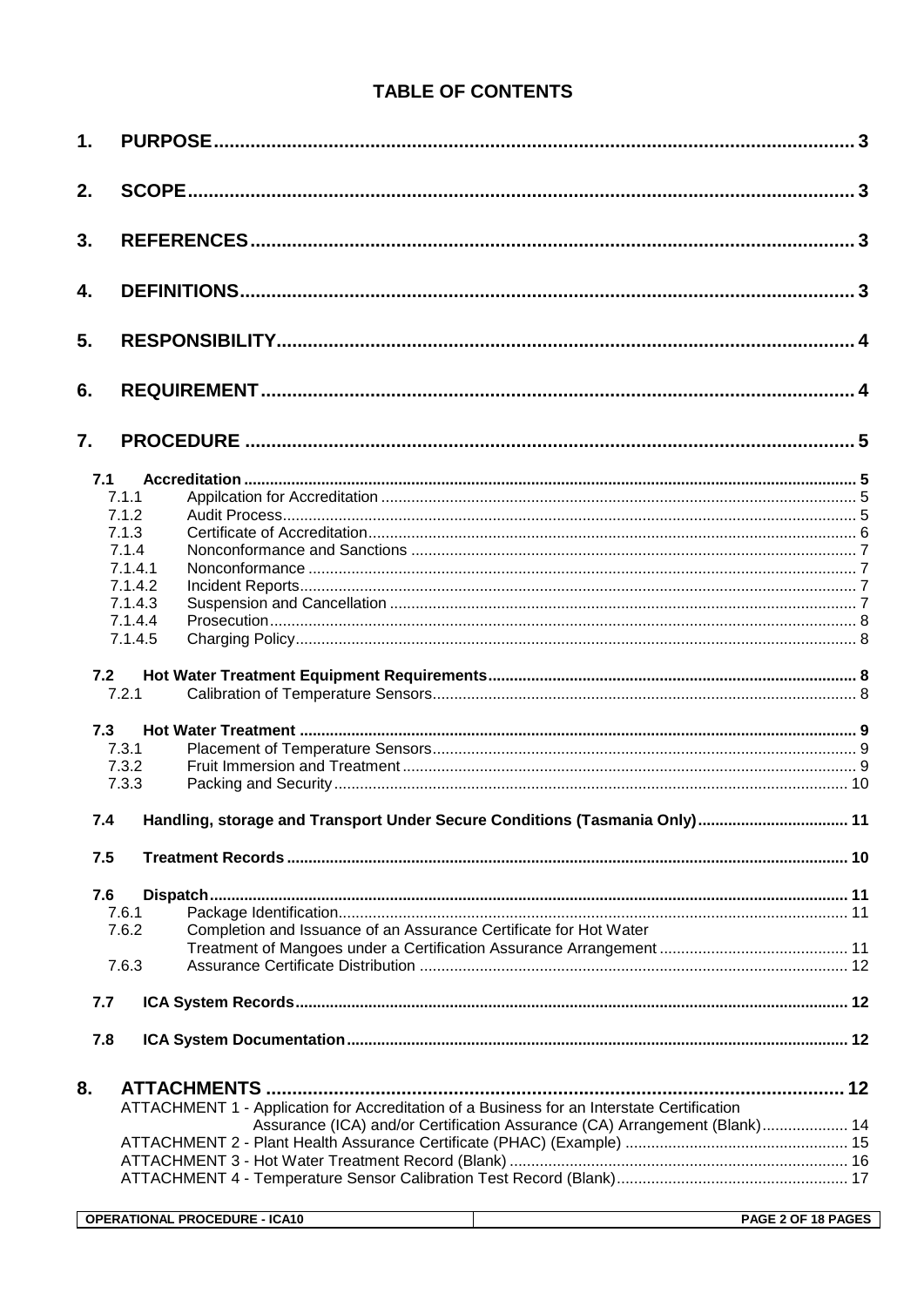

# **1. PURPOSE**

The purpose of this procedure is to describe -

- (a) the principles of operation, design features and standards required for hot water treatment equipment; and
- (b) the responsibilities and actions of personnel;

that apply to the certification of hot water treatment of mangoes for fruit fly for movement under an Interstate Certification Assurance (ICA) arrangement.

#### **2. SCOPE**

This procedure covers all certification of hot water treatment of mangoes from businesses operating under an Interstate Certification Assurance arrangement in the Northern Territory.

#### **Hot water treatment is approved for use on mangoes only.**

| 3.<br><b>REFERENCES</b><br>$WI-02$             | Guidelines for Completion of Plant Health Assurance Certificates                                                                                                              |  |  |  |  |  |
|------------------------------------------------|-------------------------------------------------------------------------------------------------------------------------------------------------------------------------------|--|--|--|--|--|
|                                                |                                                                                                                                                                               |  |  |  |  |  |
| <b>DEFINITIONS</b><br>4.                       |                                                                                                                                                                               |  |  |  |  |  |
| <b>Accredit</b>                                | means to authorise nominated staff within a business to issue<br>Assurance Certificates.                                                                                      |  |  |  |  |  |
| Act                                            | means the Plant Health Act.                                                                                                                                                   |  |  |  |  |  |
| <b>Application for</b><br><b>Accreditation</b> | means an application for accreditation of a business for an<br>Interstate Certification Assurance (ICA) and/or Certification<br>Assurance (CA) arrangement (Attachment 1).    |  |  |  |  |  |
| <b>Assurance Certificate</b>                   | means a Plant Health Assurance Certificate (Attachment 2).                                                                                                                    |  |  |  |  |  |
| <b>Authorised Signatory</b>                    | means a person whose name and specimen signature is included<br>as an Authorised Signatory on the business's application for<br>accreditation.                                |  |  |  |  |  |
| <b>Certified/Certification</b>                 | means covered by a valid Plant Health Assurance Certificate<br>(Attachment 2).                                                                                                |  |  |  |  |  |
| <b>Facility</b>                                | means the location of the Hot Water Treatment operation<br>covered by the Interstate Certification Assurance arrangement.                                                     |  |  |  |  |  |
| <b>Fruit fly</b>                               | Queensland fruit fly (Bactrocera<br>tryoni),<br>Lesser<br>means<br>Queensland fruit fly (Bactrocera neohumeralis) and Northern<br>Territory fruit fly (Bactrocera aquilonis). |  |  |  |  |  |
| <b>HWT</b>                                     | means hot water treatment.                                                                                                                                                    |  |  |  |  |  |
| <b>ICA</b>                                     | means Interstate Certification Assurance.                                                                                                                                     |  |  |  |  |  |
| <b>Inspector</b>                               | means an inspector appointed under the Plant Health Act.                                                                                                                      |  |  |  |  |  |
| <b>Interstate Certification</b>                | means a system of Certification Assurance developed to meet                                                                                                                   |  |  |  |  |  |
| <b>Assurance</b>                               | the requirements of State and Territory governments for the<br>certification of produce for interstate and intrastate quarantine<br>purposes.                                 |  |  |  |  |  |
| Lot                                            | means the total number of fruit covered by one hot water                                                                                                                      |  |  |  |  |  |
| <b>OPERATIONAL PROCEDURE - ICA10</b>           | PAGE 3 OF 18 PAGES                                                                                                                                                            |  |  |  |  |  |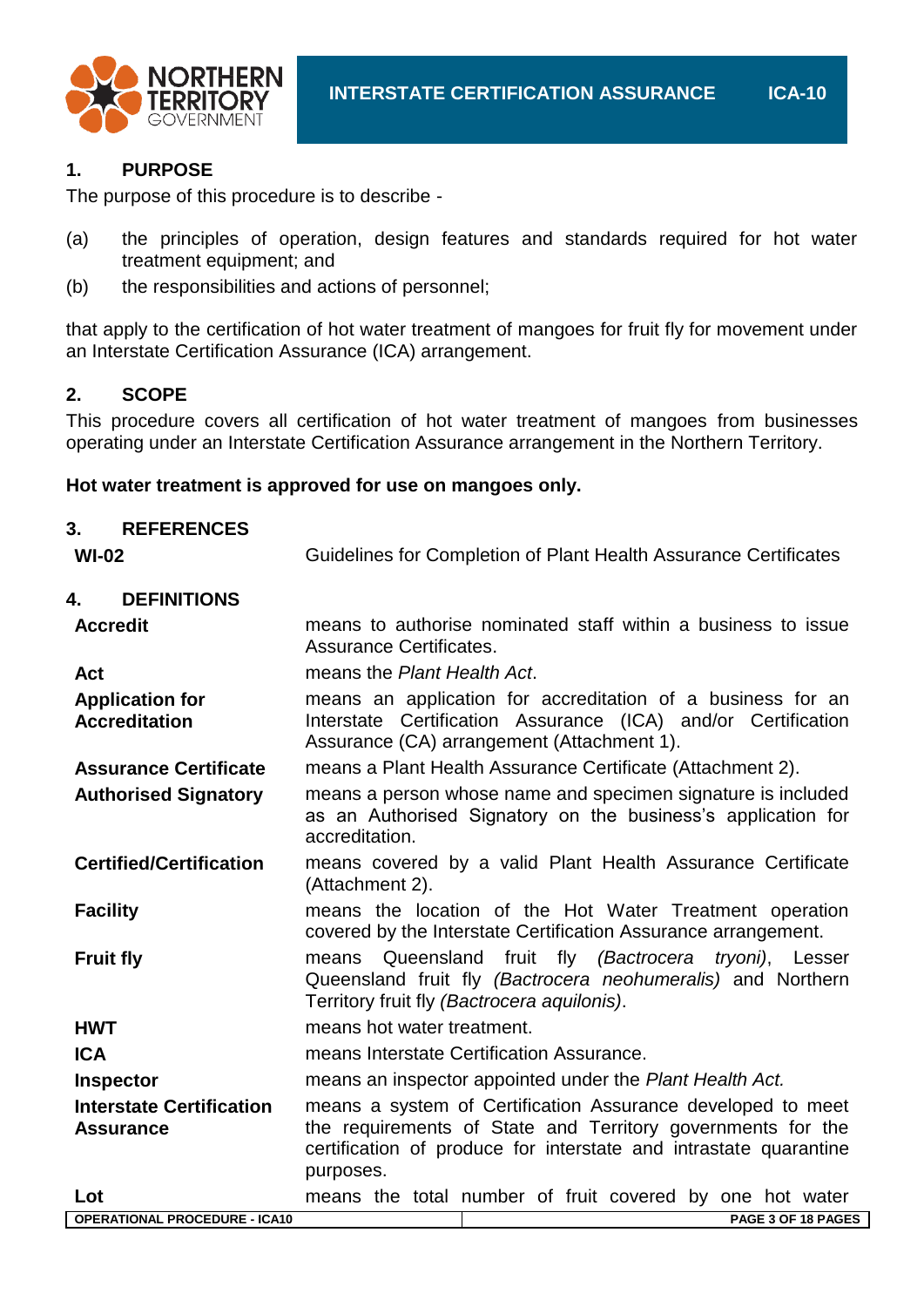

treatment.

**Nonconformance** means a non-fulfilment of a specified requirement. **PBB** means the Plant Biosecurity Branch.

# **5. RESPONSIBILITY**

These position titles have been used to reflect the responsibilities of staff under the ICA arrangement. These positions may not be present in all businesses, or different titles may be used for staff who carry out these responsibilities. In some businesses one person may carry out the responsibilities of more than one position.

The **Certification Controller** is responsible for -

- ensuring the business has current accreditation for an ICA arrangement under this Operational Procedure;
- training staff in their duties and responsibilities under this Operational Procedure;
- ensuring the business and its staff comply with their responsibilities under this Operational Procedure;
- ensuring that hot water treatment of mangoes certified under the business's ICA arrangement is carried out in accordance with this Operational Procedure.

# The **Treatment Operator** is responsible for -

- placing temperature sensors in fruit and the water bath prior to commencing hot water treatment;
- ensuring fruit is completely immersed for the required minimum treatment period once treatment temperature has been attained;
- calibrating Temperature Sensors;
- maintaining Reference Thermometer Certificates of Testing from a recognised Testing Authority;
- maintaining Temperature Sensor Calibration Test Records;
- maintaining Hot Water Treatment Records;
- maintaining hot water treatment equipment.

#### The **Authorised Dispatcher** is responsible for -

- ensuring all treated fruit is protected against reinfestation by fruit fly after treatment in accordance with (refer 7.4);
- ensuring all packages containing certified fruit are identified in accordance with (refer  $7.6.1$ ;
- maintaining copies of all Assurance Certificates issued by the business under the ICA arrangement.

# **6. REQUIREMENT**

This Operational Procedure details -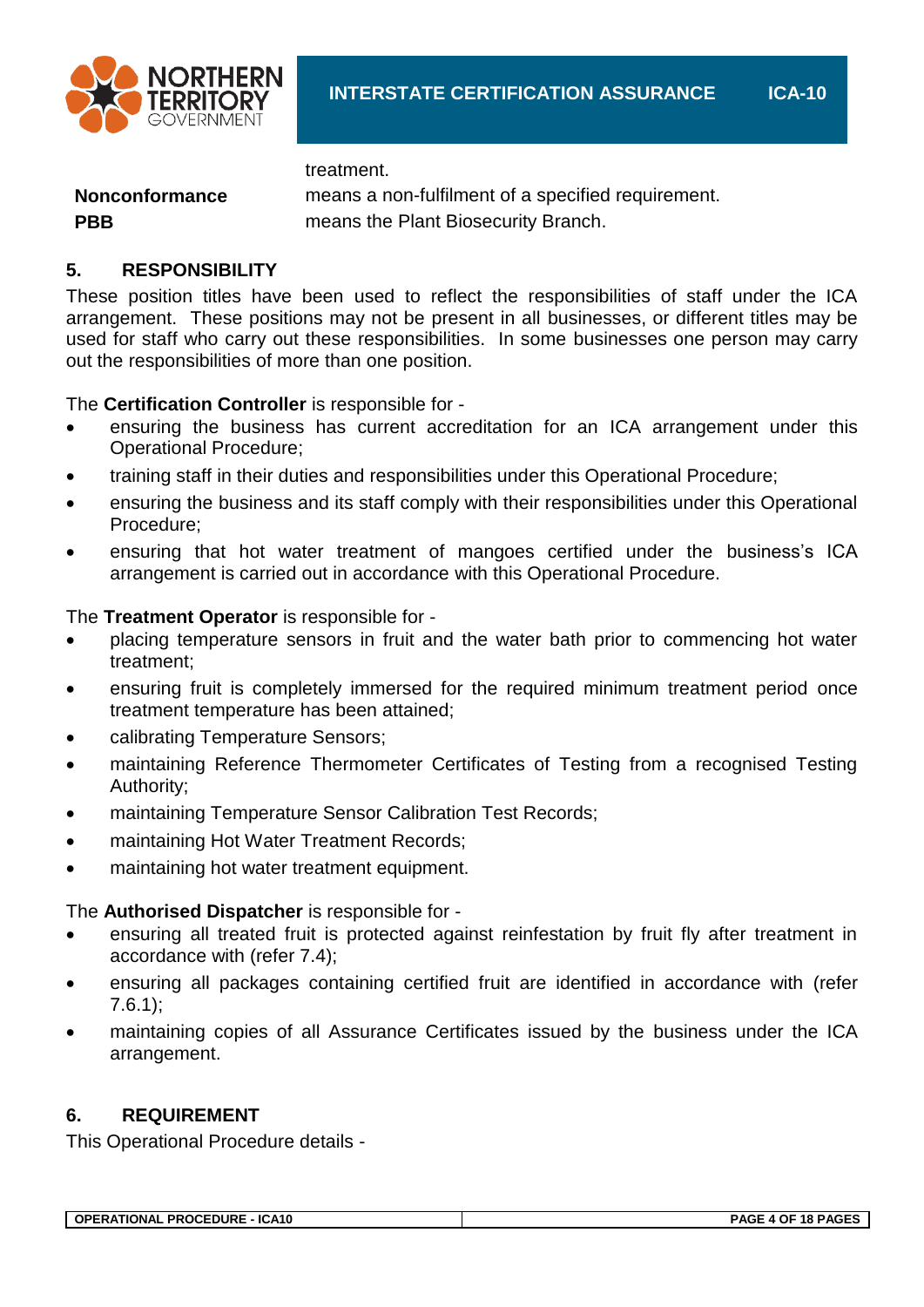

- the requirements and procedures for accreditation of a business for a Certification Assurance arrangement for hot water treatment of mangoes;
- the responsibilities and procedures which **must** be undertaken by a business and its staff when carrying out hot water treatment of mangoes under an ICA arrangement.

Fruit prepared in approved facilities under an ICA arrangement and certified in accordance with this Operational Procedure will be accepted as meeting the requirements for movement of fruit.

#### **Mango fruit grown inside a Queensland Fruit Fly Pest Quarantine Area treated in approved hot water treatment facility at 46<sup>0</sup>C for a minimum period of 10 minutes.**

*The Department of Primary Industry and Resources maintains the right to inspect at any time fruit prepared for certification under an ICA arrangement, and to refuse to accept an Assurance Certificate issued by a business operating under an ICA arrangement where produce is found not to conform to specified requirements.*

#### **7. PROCEDURE**

#### **7.1 Accreditation**

#### **7.1.1 Application for Accreditation**

A business seeking accreditation for an ICA/CA arrangement under this Operational Procedure **shall** submit an Application for Accreditation (refer Attachment 1) at least 10 working days prior to the intended date of commencement of certification of produce.

Applicants **must** provide the details of all produce, plants and plant products they intend to pack and certify under this ICA/CA arrangement in Section 4 of the Application for Accreditation. Ensure application form is completed correctly and all required attachments are provided. A copy of the application form **must** be maintained for audit purposes.

Each accredited business is provided with a unique Interstate Produce (IP) number to identify the business and its produce, plants and plant products for all interstate plant quarantine purposes as ministered by the Certificate of Accreditation.

#### **7.1.2 Audit Process**

#### **Desk Audit**

When the application is received a desk audit is conducted to ensure the application is completed correctly with the required attachments. If found to be incomplete the application form will be returned to the business for completion. Once the desk audit has been passed, an initial/compliance audit will be conducted.

#### **Initial Audit**

Prior to accrediting a business, an Inspector carries out an initial audit of the business to verify the ICA/CA system is implemented and capable of operating in accordance with the requirements of the Operational Procedure, and the system is effective in ensuring compliance with the specified requirements of the ICA/CA arrangement.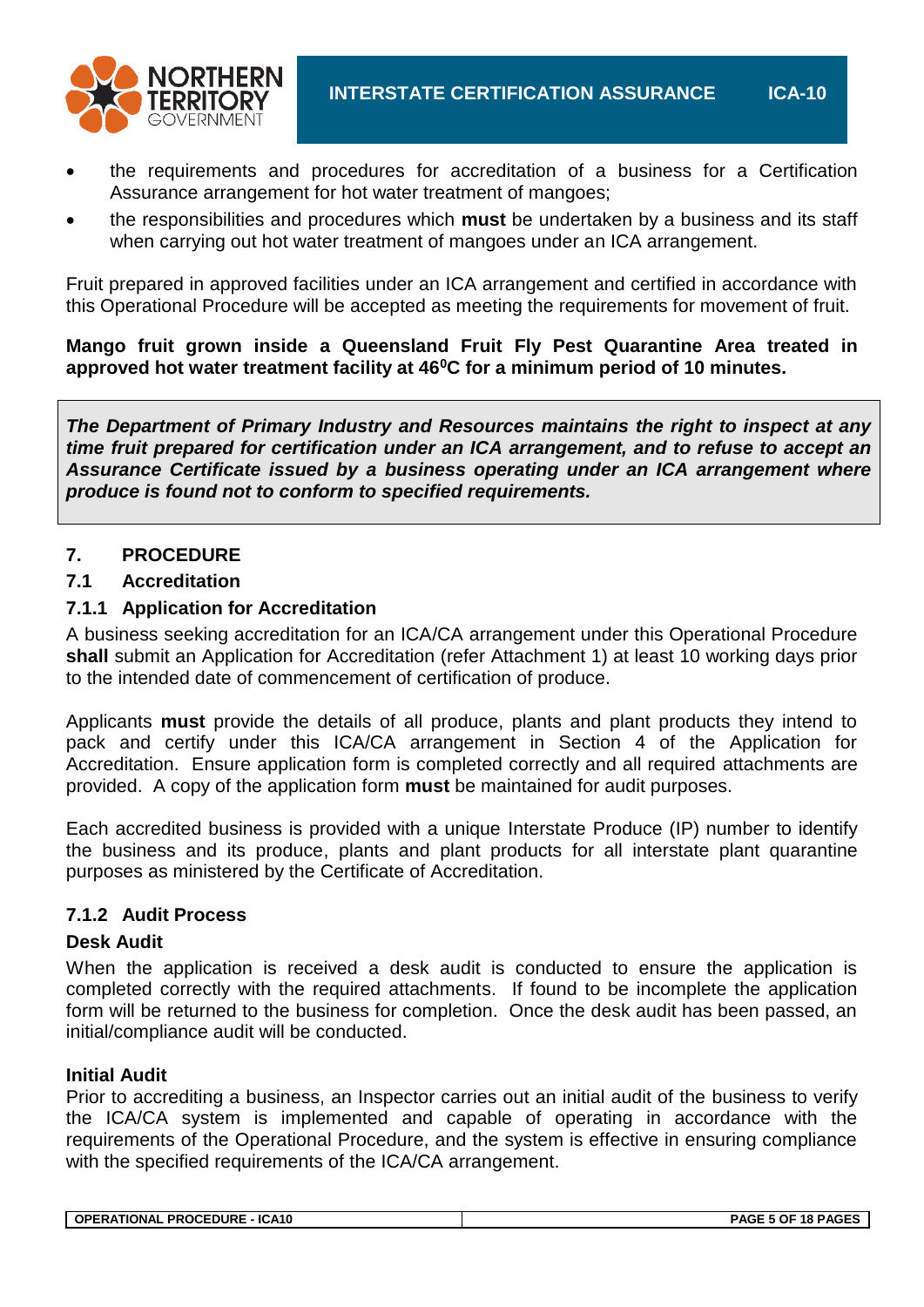

On completion of a successful initial audit, applicants will be granted provisional accreditation for a period of 4 weeks and a 'Certificate of Accreditation' for Provisional Certification will be issued (refer 7.1.3).

#### **Initial Compliance Audit**

In the first year of accreditation an initial compliance audit will be conducted within 4 weeks of accreditation or issuing an assurance certificate pursuant to the Operational Procedure. On completion of successful initial compliance audit the business **shall** be granted full accreditation.

On completion of a successful compliance audit, annual accreditation is granted to cover the current season, up to a maximum of twelve months from the date of provisional accreditation, and a new 'Certificate of Accreditation' issued (refer 7.1.3).

#### **Compliance Audits**

Compliance audits are conducted to verify that the ICA/CA system continues to operate in accordance with the requirements in the Operational Procedure.

Ongoing compliance audits are conducted at least once every six months for a business that operates for more than six months of each year.

Random audits are conducted on a selected number of accredited businesses each year. Random audits may take the form of a full compliance audit, or audits of limited scope to sample treatment mixtures, certified produce, ICA/CA system records or ICA/CA system processes.

Unscheduled compliance audits may be conducted at any time as a random audit or to investigate reported or suspected non-conformances.

#### **Re-Accreditation**

Accredited businesses are required to re-apply for accreditation each year the business seeks to operate under the ICA/CA arrangement. Businesses seeking re-accreditation **must** lodge a renewal application prior to accreditation lapsing, or if accreditation has lapsed, prior to being accredited to certify produce under the ICA/CA arrangement.

A compliance audit is conducted within twelve weeks of the business applying for reaccreditation each year.

#### **7.1.3 Certificate of Accreditation**

An accredited business will receive a 'Certificate of Accreditation for an Interstate Certification Assurance' detailing the facility location, Operational Procedure, scope (type of produce and chemical covered) and period of accreditation.

The business **must** maintain a current 'Certificate of Accreditation for an Interstate Certification Assurance' and make this available on request by an Inspector.

**OPERATIONAL PROCEDURE - ICA10 PAGE 6 OF 18 PAGES A business may not commence or continue certification of produce under the ICA/CA arrangement unless it is in possession of a valid and current 'Certificate of Accreditation**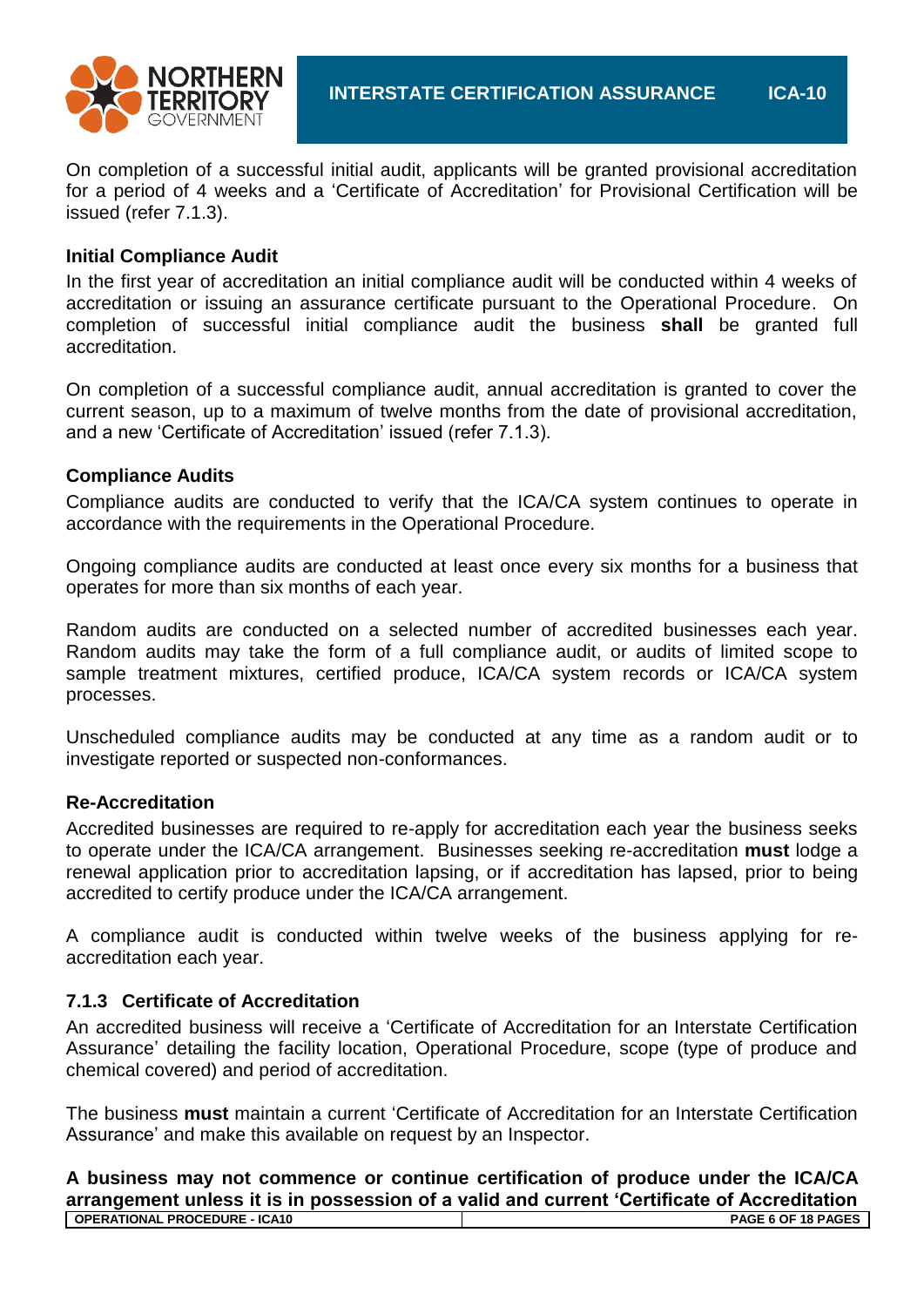

**for an Interstate Certification Assurance' for the facility, procedure, produce type and chemical covered by the Assurance Certificate.**

#### **7.1.4 Nonconformances and Sanctions**

#### **7.1.4.1 Nonconformances**

Audits are regularly undertaken to evaluate the effectiveness of implementation of the requirements. If, in the opinion of the auditor, there is evidence indicating that there has been a failure to meet one or more accreditation requirements, the auditor may raise a Nonconformance Report (NCR). Actions required to address the nonconformance **shall** be discussed and recorded on the NCR.

If integrity of the accreditation has been significantly compromised, the nonconformance may provide grounds for the suspension or cancellation of the accreditation, and prosecution.

#### **7.1.4.2 Incident Reports**

Incident Reports may be raised by intra and/or interstate quarantine authorities to report the detection of a nonconformance in produce certified under this arrangement. An investigation into the incident **shall** be conducted and findings reported back to the originator.

If the integrity of the accreditation has been significantly compromised, the incident may provide grounds for the suspension or cancellation of the accreditation, and prosecution.

#### **7.1.4.3 Suspension and Cancellation**

The PBB may suspend or cancel an accreditation when a business is found, to have:

- obtained accreditation through the provision of false or misleading information;
- contravened a procedure requirement that compromises the integrity of the arrangement;
- not rectified a non-conformance;
- not paid fees owing to the PBB.

Any action taken by the PBB to suspend or cancel an accreditation **shall** be provided in writing to the business. This **shall** provide guidance making an appeal to have the decision be reviewed.

#### **7.1.4.4 Prosecution**

Businesses found to be operating contrary to the Act may be liable for prosecution.

#### **7.1.4.5 Charging Policy**

Plant Biosecurity fees will apply to businesses that participate in ICA/CA arrangements. PBB can be contacted for a schedule of the Plant Biosecurity fees.

#### **7.2 Hot Water Treatment Equipment Requirements**

HWT facilities will require three (3) temperature sensors to record fruit and one (1) temperature sensor to record water bath temperatures and a recording system to capture temperature readings. Temperature sensors **must** be capable of reading in increments of 0.5<sup>o</sup>C or less.

**OPERATIONAL PROCEDURE - ICA10 PAGE 7 OF 18 PAGES**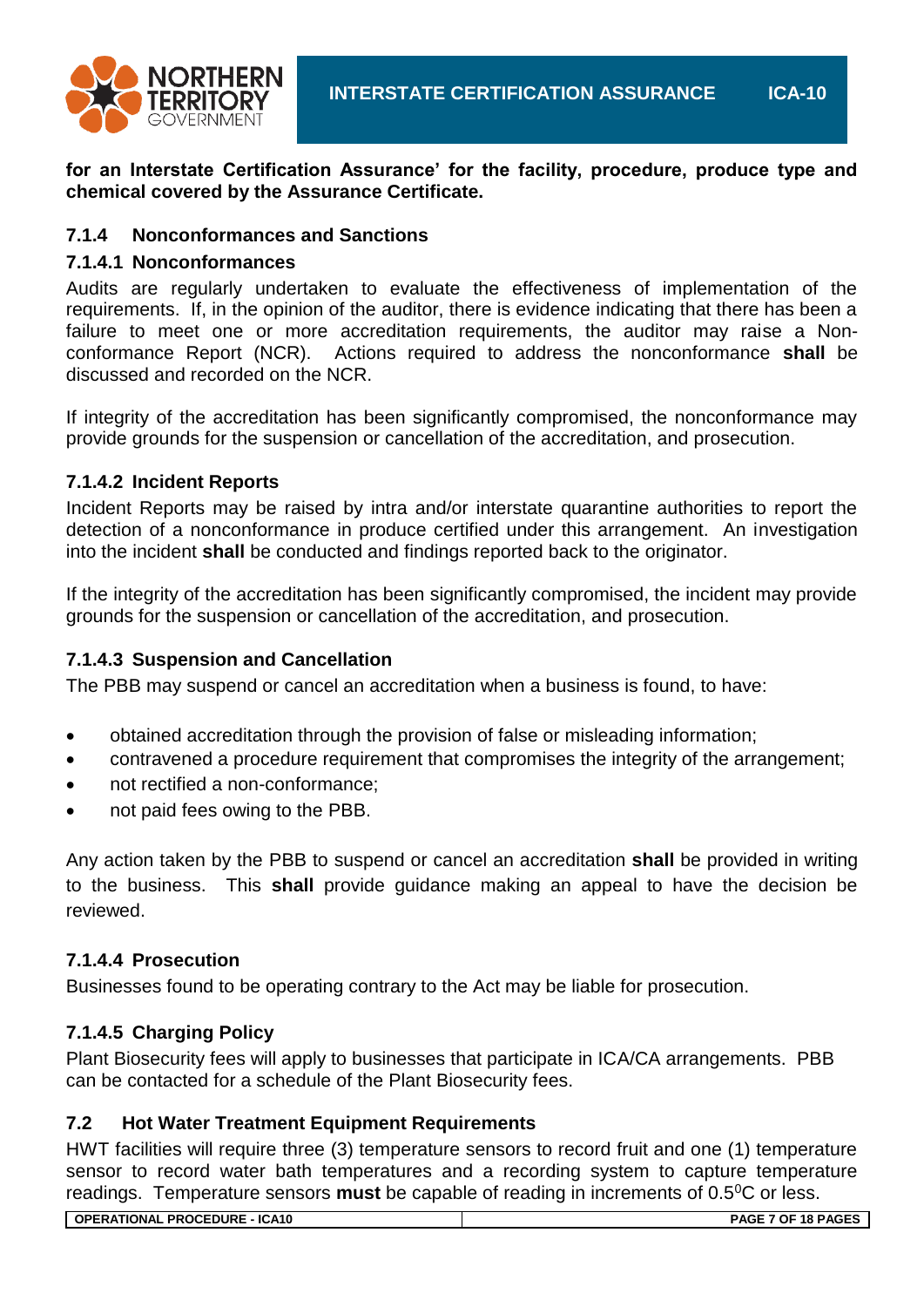

#### **7.2.1 Calibration of Temperature Sensors**

The calibration of temperature sensors will be done prior to the commencement of the season and at monthly intervals thereafter throughout the period of operation. Calibration will be performed using the hot water treatment water bath which has stabilised at  $46^{\circ}$ C.

Temperature sensors **shall** be placed in the water bath and sufficient time (approximately 1 hour) allowed for the temperature in the water bath to stabilise. The primary standard used for determining the temperature of the water bath at the time of calibration will be a Reference Thermometer.

Reference Thermometers used for calibrating temperature sensors **shall** be uniquely identified and **shall** be calibrated and certified by a recognised Testing Authority as accurate to within 0.1<sup>0</sup>C at 46<sup>0</sup>C. Calibration **shall** be performed annually within 2 months prior to the commencement of the season.

The business **shall** maintain records of Reference Thermometer calibration as provided by the Testing Authority. Certificates of calibration **must** be traceable to the specified Reference Thermometer.

The reading of each sensor **shall** be within  $\pm 0.4^{\circ}$ C of 46<sup>o</sup>C for 3 readings taken at five-minute intervals, recorded and compared to the certified Reference Thermometer. Variations will be recorded for each sensor.

*Equipment which reads in increments of only 0.5<sup>0</sup>C must give a reading of 46<sup>0</sup>C on each of the three readings.*

If the temperature recording equipment provides a zeroing function, the reading of each sensor may be adjusted to the same temperature as the certified reference thermometer.

Temperature sensors which fail calibration or are otherwise deemed as unusable **shall** be disposed of or identified in such a manner as to prevent inadvertent use.

The business **shall** maintain results of calibration checks on temperature sensors. Temperature sensor calibration test records **shall** record the following information -

- the date of calibration;
- the identification of the Reference Thermometer used to calibrate the temperature sensors;
- the identification of the temperature sensors calibrated;
- confirmation that each temperature sensor is accurate to within  $\pm 0.4^{\circ}C$  at 46<sup>°</sup>C;
- the name of the officer responsible for conducting the calibration check.

An example Temperature Sensor Calibration Test Record is included as Attachment 4.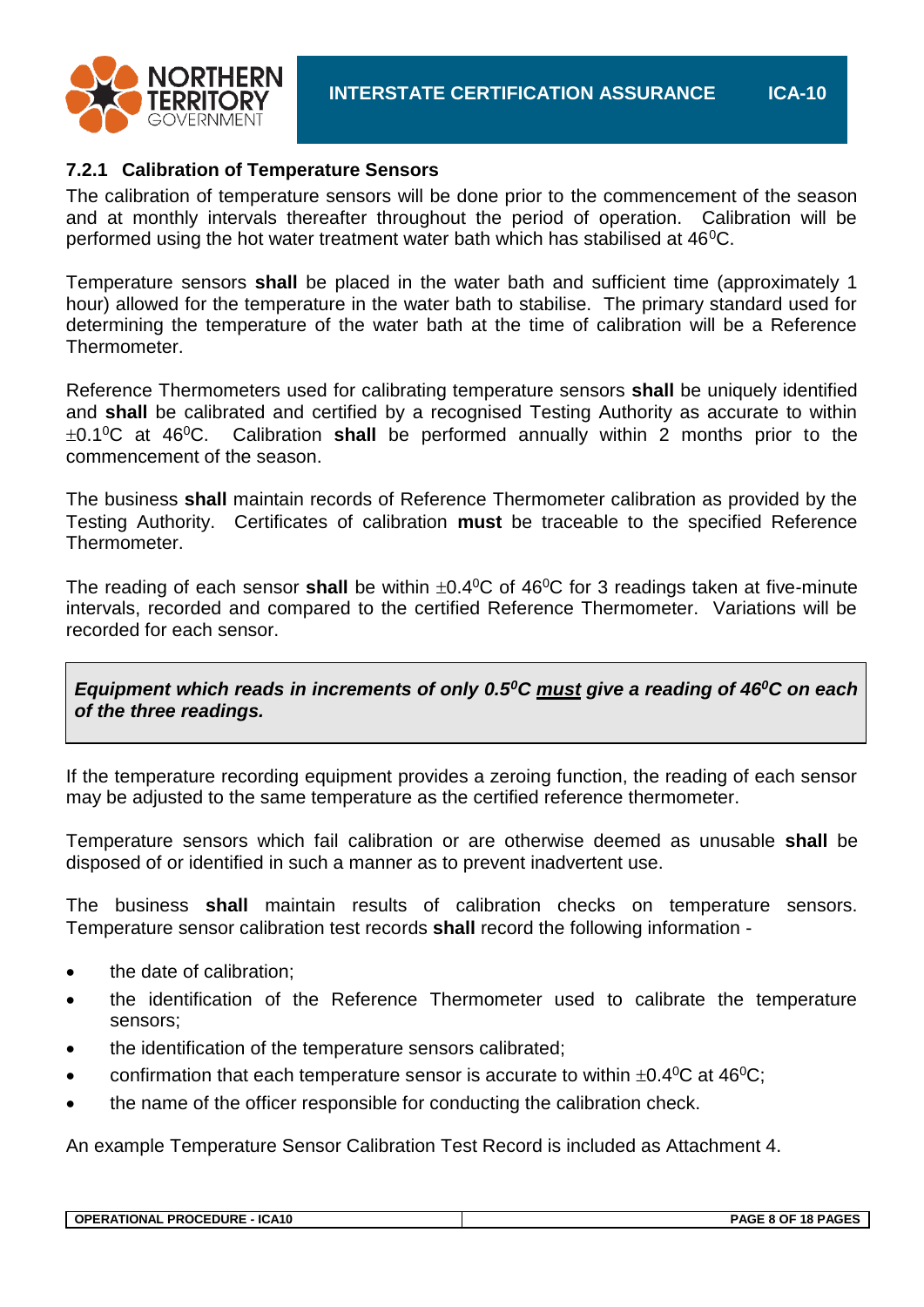

# **7.3 Hot Water Treatment**

The Treatment Operator **shall** ensure that all fruit are placed into appropriate treatment containers.

Treatment containers **must** be made from a material that allows adequate water circulation through and around the fruit.

For example, plastic crates, wooden slatted or open metal bulk bins may be used.

#### **7.3.1 Placement of Temperature Sensors**

The Treatment Operator **shall** insert one temperature sensor in the flesh of each of three large fruit located at the top, middle and bottom of the treatment container to determine flesh temperatures of treated fruit. The largest fruits within the treatment lot **shall** be selected for the placement of the sensors within the fruit.

Sensors **shall** be inserted into the flesh of the fruit along the stem end and inserted to the depth of the seed. Sensors should then be withdrawn slightly to ensure that the probe is to the full depth of the flesh but at no point in contact with the seed.

A fourth sensor **shall** be placed in the water bath to determine treatment water bath temperature.

Temperature sensors **shall** be uniquely identified to enable the Treatment Operator to correlate temperature readings with specific sensors.

#### **7.3.2 Fruit Immersion and Treatment**

The treatment container **shall** be placed into the water bath. The Treatment Operator **shall** ensure all fruit are fully immersed and fruit does not float from the treatment container.

*A mesh lid or other device may be required to ensure all fruit remains fully immersed during hot water treatment.*

After the treatment container has been secured in the water bath, the water bath **shall** be heated to the treatment temperature (refer 6.). The three fruit temperature sensors **must** record the minimum treatment temperature (refer 6.) before treatment can commence. Treatment time **shall** not commence until all temperature sensors have reached the required treatment temperature.

The Treatment Operator **shall** monitor the water bath throughout the treatment. HWT facilities which require manual reading and recording of data **shall** have readings taken at each of the four sensors at five-minute intervals until completion of the treatment time.

For mangoes, temperatures must remain at or above 46<sup>0</sup>C for 10 minutes. Treatment time **shall** recommence on any occasion that temperature falls below 46<sup>o</sup>C.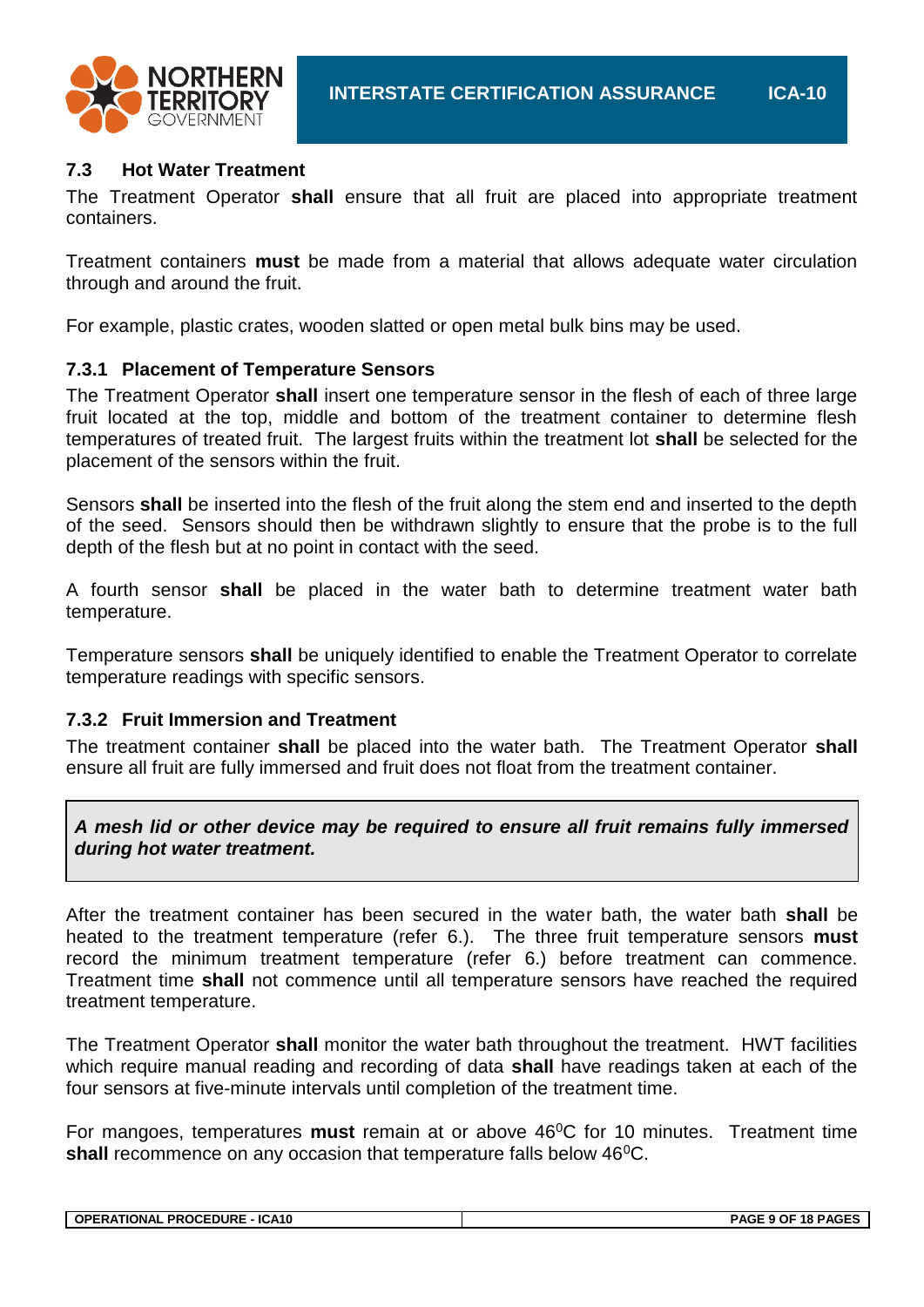

The Treatment Operator **shall** maintain records of hot water treatment and temperature sensor readings (refer 7.5).

Allow the minimum time for the treatment (refer 6.) after all temperature sensors have reached the treatment temperature. An accurate timing mechanism capable of measuring time to the second **shall** be used for timing the duration of fruit treatment.

For mangoes secure conditions include: -

- (a) unvented packages;
- (b) vented packages with the vents secured with gauze/mesh with a maximum aperture of 1.6mm;
- (c) fully enclosed under tarpaulins, hessian, shade cloth, mesh or other covering which provides a maximum aperture of 1.6mm;
- (d) shrink-wrapped and sealed as a palletised unit;
- (e) fully enclosed or screened buildings, coldrooms, vehicles or other facilities free from gaps or other entry points greater than 1.6mm.

# **7.3.3 Packing and Security**

Packing **shall** commence as soon as practicable after the hot water treatment. After treatment, fruit **shall** be placed in secure conditions whilst being allowed to cool.

Fruit **shall** be held for the minimum practical period after treatment before securing against reinfestation (refer 7.4).

Any treated fruit which is stored outside the treatment facility prior to dispatch **must** be held under secure conditions.

Any treated fruit which remains unpacked at the end of the day **must** be held in secure conditions until packed.

Completed pallets **shall** be held for the minimum practical period before placing in secure conditions.

#### **7.4 Handling, Storage and Transport Under Secure Conditions (Tasmania Only)**

The accredited business **must** handle, store and transport host produce according to the secure conditions requirements in Schedule 1B of the Plant Biosecurity Manual, Tasmania.

The Plant Biosecurity Manual can be found at [http://dpipwe.tas.gov.au/biosecurity/plant](http://dpipwe.tas.gov.au/biosecurity/plant-biosecurity/plant-biosecurity-manual)[biosecurity/plant-biosecurity-manual.](http://dpipwe.tas.gov.au/biosecurity/plant-biosecurity/plant-biosecurity-manual)

Certification assurance certificates **must** state that host produce was; "handled, stored and transported insecure conditions".

#### **7.5 Treatment Records**

The Certification Controller **must** record each hot water treatment using a Hot Water Treatment Record (refer Attachment 3) or records which capture the same information.

**OPERATIONAL PROCEDURE - ICA10 PAGE 10 OF 18 PAGES**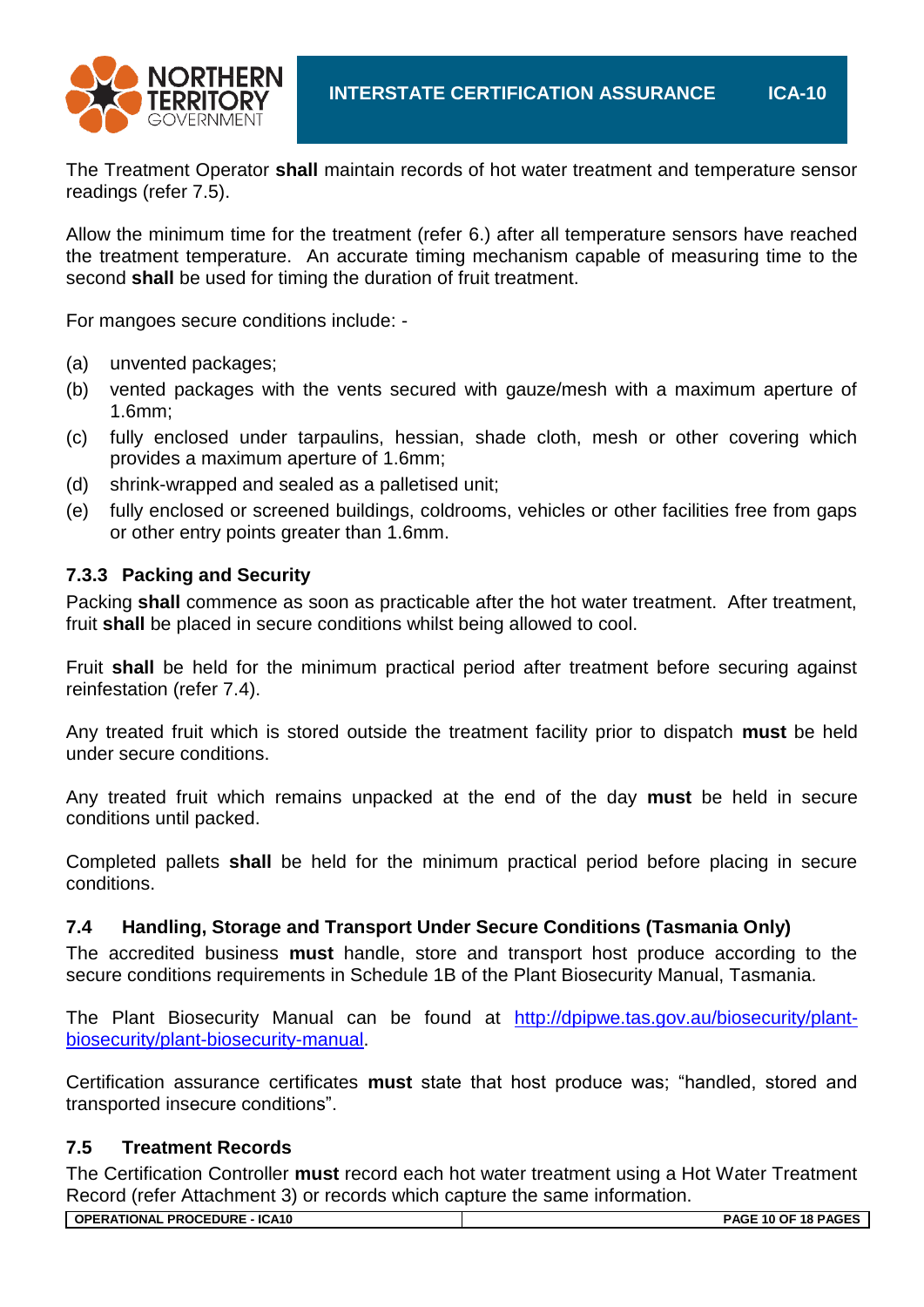

The business's treatment records **must** record -

- the date of hot water treatment:
- $\bullet$  the treatment temperature ( $^0C$ );
- the treatment commencement time;
- the temperature measured at each sensor of at least every five minutes during the treatment period including at commencement and completion of the treatment time;
- the treatment completion time;
- approximate quantity of fruit treated;
- identification of the Treatment Operator.

#### **7.6 Dispatch**

#### **7.6.1 Package Identification**

The Authorised Dispatcher **shall** ensure that each treated package is marked in indelible and legible characters of at least 5mm, at the end of every package with -

- the Interstate Produce (IP) number of the business that operates the approved facility in which the produce was treated; and
- the words "MEETS ICA-10" and
- the date or date code on which the fruit was treated;

prior to the issuance of an Assurance Certificate by the business under this Operational Procedure.

**Any packages containing fruit that has not been treated in accordance with the requirements of this Operational Procedure shall not be marked as stated above.**

#### **7.6.2 Completion and Issuance of an Assurance Certificate for Hot Water Treatment of Mangoes under a Certification Assurance Arrangement**

The Authorised Dispatcher **shall** ensure an Assurance Certificate is completed and signed by an Authorised Signatory of the business.

Assurance Certificates **shall** be in the form of a Plant Health Assurance Certificate (PHAC). A completed example is shown (refer Attachment 2).

Individual Assurance Certificates **shall** be issued to cover each consignment (ie. a discrete quantity of product transported to a single consignee at one time) to avoid splitting of consignments.

Additional detail for Tasmania only: In the additional certification section, the statement "handled, stored and transported in secure conditions".

Declarations **shall** be completed, issued and distributed in accordance with the Work Instruction 'Guidelines for Completion of Plant Health Assurance Certificates' (WI-02).

**OPERATIONAL PROCEDURE - ICA10 PAGE 11 OF 18 PAGES**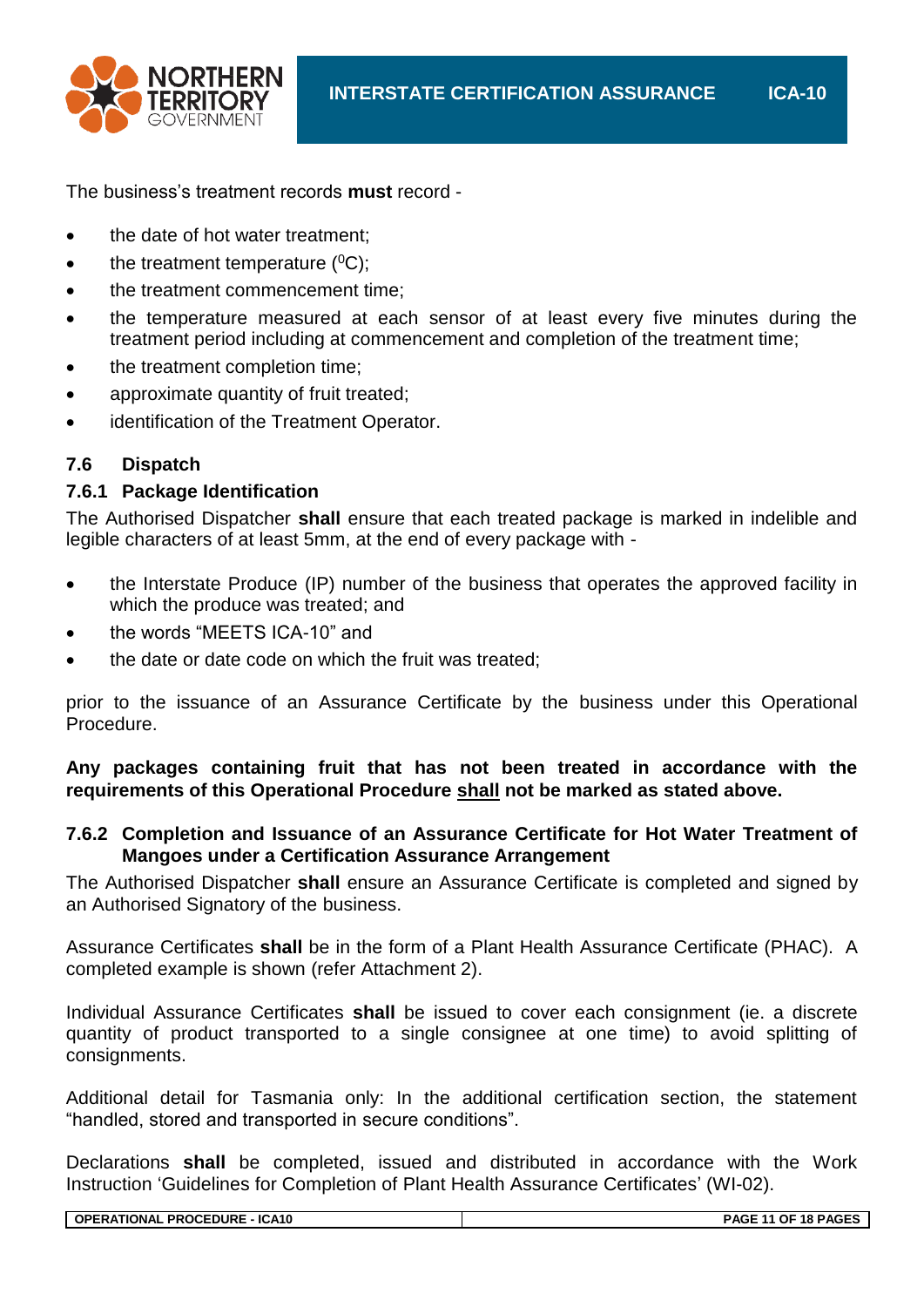

# **7.6.3 Assurance Certificate Distribution**

The **original** (yellow copy) **must** accompany the consignment. The **duplicate** (white copy) **must** be retained by the business. The **triplicate** (green copy) **must** be sent to PBB monthly.

# **7.7 ICA System Records**

The business **shall** maintain the following records -

- (a) Reference Thermometer Certificates of Testing (refer 7.2.1);
- (b) Temperature Sensor Calibration Test Record (refer 7.2.1);
- (c) Hot Water Treatment Record (refer 7.5);

ICA system records **shall** be retained for a period of not less than 24 months from completion.

ICA system records **shall** be made available on request by an Inspector.

# **7.8 ICA System Documentation**

The business **shall** maintain the following documentation -

- (a) a copy of the business's current Application for Accreditation (refer Attachment 1);
- (b) a current copy of this Operational Procedure;
- (c) a current Certificate of Accreditation for an Interstate Certification Assurance.

ICA system documentation **shall** be made available on request by an Inspector.

# **8. ATTACHMENTS**

| Attachment 1 | Application for Accreditation of a Business for<br>an Interstate Certification Assurance (ICA)<br>and/or Certification Assurance (CA)<br>Arrangement | (BLANK)             |
|--------------|------------------------------------------------------------------------------------------------------------------------------------------------------|---------------------|
| Attachment 2 | Plant Health Assurance Certificate (PHAC)                                                                                                            | (COMPLETED EXAMPLE) |
| Attachment 3 | <b>Hot Water Treatment Record</b>                                                                                                                    | (BLANK)             |
| Attachment 4 | <b>Temperature Sensor Calibration Test Record</b>                                                                                                    | (BLANK)             |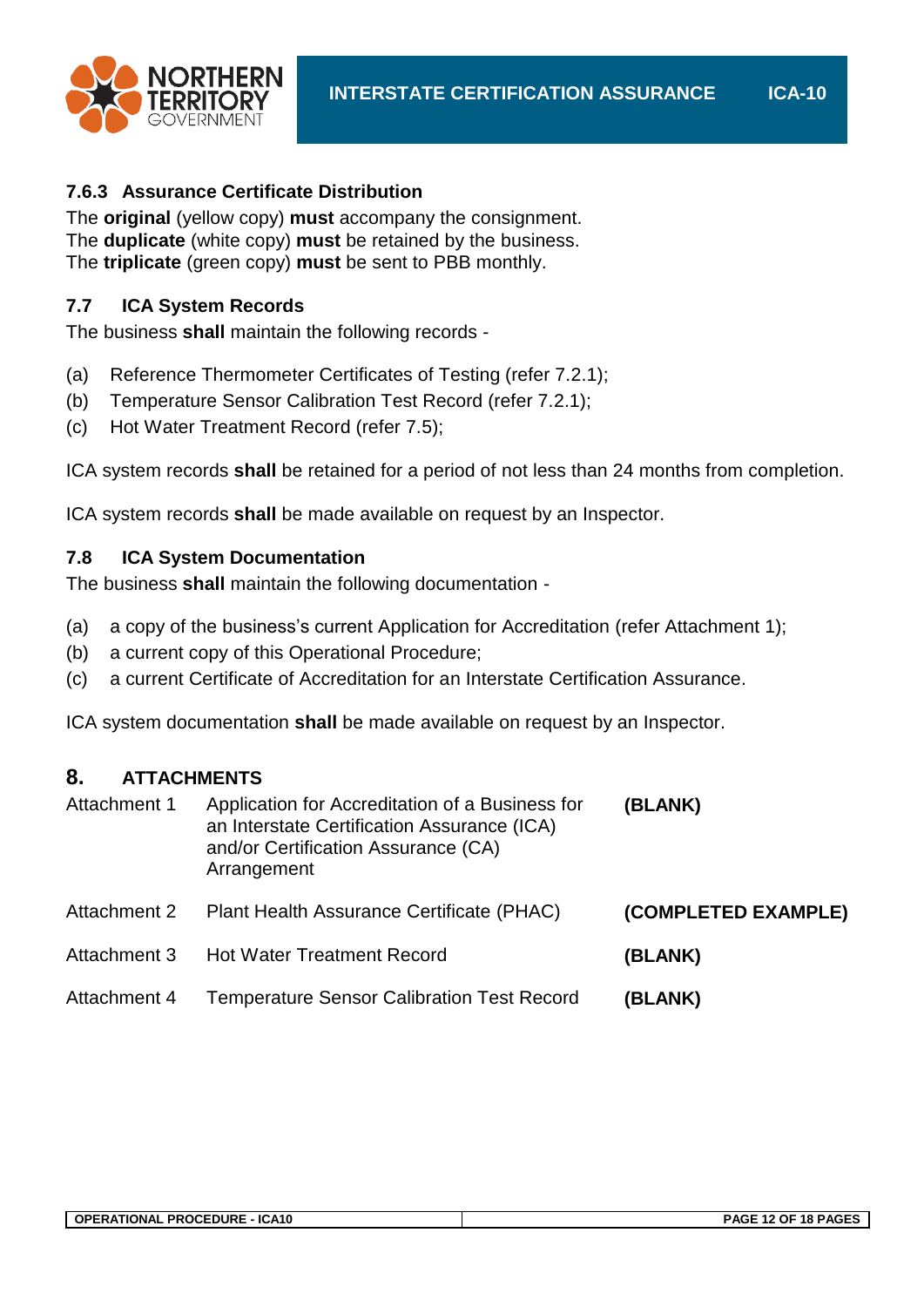

#### **Application for Accreditation of a Business for an Interstate Certification Assurance (ICA) and/or Certification Assurance (CA) Arrangement**

|                    |                                                                                                  |                                                                                                     |                                                                                                 | <b>Attachment 1</b>                                                                                                                                                                                                                                                                                                                                                                                                                                                                                     |
|--------------------|--------------------------------------------------------------------------------------------------|-----------------------------------------------------------------------------------------------------|-------------------------------------------------------------------------------------------------|---------------------------------------------------------------------------------------------------------------------------------------------------------------------------------------------------------------------------------------------------------------------------------------------------------------------------------------------------------------------------------------------------------------------------------------------------------------------------------------------------------|
|                    |                                                                                                  |                                                                                                     |                                                                                                 | Tick each box that describes your business and the ICA/CA arrangement and provide specific details where required.<br>Only one arrangement, that is one Operational Procedure at one Facility, may be covered in one application.                                                                                                                                                                                                                                                                       |
|                    | Indicate the type of application being made.                                                     |                                                                                                     | <b>New</b>                                                                                      | Renewal<br>Amendment                                                                                                                                                                                                                                                                                                                                                                                                                                                                                    |
| 1.                 | <b>Business/Person Details</b>                                                                   |                                                                                                     |                                                                                                 |                                                                                                                                                                                                                                                                                                                                                                                                                                                                                                         |
| (a)                | Type of Ownership of Business<br>Individual<br>Partnership                                       | <b>Incorporated Company</b><br><b>Cooperative Association</b>                                       | Other<br>(please specify)                                                                       |                                                                                                                                                                                                                                                                                                                                                                                                                                                                                                         |
| (b)                | Name of Business/Person                                                                          |                                                                                                     | Commission)                                                                                     | Please supply name in full. For a partnership, list the full names of<br>each partner in their normal order. Companies must provide their<br>Australian Company Number (ACN) or Australian Registered Body<br>Number (ARBN) and attach a copy of the Certificate of Incorporation.<br>Cooperative associations must provide appropriate proof of<br>registration (i.e. a copy of the Certificate of Registration or registration<br>search from the Office of Business Affairs or Australian Securities |
|                    |                                                                                                  |                                                                                                     | <b>ARBN</b><br><b>ACN</b>                                                                       |                                                                                                                                                                                                                                                                                                                                                                                                                                                                                                         |
| (c)                |                                                                                                  | Trading Name/s of the Business/Person (as shown on packages sent to market)                         |                                                                                                 |                                                                                                                                                                                                                                                                                                                                                                                                                                                                                                         |
|                    |                                                                                                  |                                                                                                     |                                                                                                 |                                                                                                                                                                                                                                                                                                                                                                                                                                                                                                         |
| (d)                |                                                                                                  | Postal address of the Business/Person                                                               |                                                                                                 |                                                                                                                                                                                                                                                                                                                                                                                                                                                                                                         |
|                    |                                                                                                  |                                                                                                     | Telephone:                                                                                      |                                                                                                                                                                                                                                                                                                                                                                                                                                                                                                         |
|                    |                                                                                                  |                                                                                                     | Facsimile:                                                                                      |                                                                                                                                                                                                                                                                                                                                                                                                                                                                                                         |
|                    |                                                                                                  |                                                                                                     | Mobile:                                                                                         |                                                                                                                                                                                                                                                                                                                                                                                                                                                                                                         |
|                    | E-mail                                                                                           |                                                                                                     |                                                                                                 |                                                                                                                                                                                                                                                                                                                                                                                                                                                                                                         |
| (e)                | Has the business/person been<br>registered previously for the<br>interstate movement of produce? | $\Box$<br>⊔                                                                                         | If yes, give the<br>Yes<br>business's/persons<br>Interstate Produce<br><b>No</b><br>(IP) Number | A                                                                                                                                                                                                                                                                                                                                                                                                                                                                                                       |
| 2.<br>a)           |                                                                                                  | <b>Operational Procedure and Facility Details</b><br>Operational Procedure used in this arrangement |                                                                                                 |                                                                                                                                                                                                                                                                                                                                                                                                                                                                                                         |
|                    | Reference No.                                                                                    |                                                                                                     | Title of Operational Procedure/Procedure                                                        |                                                                                                                                                                                                                                                                                                                                                                                                                                                                                                         |
|                    |                                                                                                  |                                                                                                     |                                                                                                 |                                                                                                                                                                                                                                                                                                                                                                                                                                                                                                         |
| (b)                | Street address of the facility                                                                   |                                                                                                     |                                                                                                 |                                                                                                                                                                                                                                                                                                                                                                                                                                                                                                         |
|                    |                                                                                                  |                                                                                                     | Telephone:                                                                                      |                                                                                                                                                                                                                                                                                                                                                                                                                                                                                                         |
|                    |                                                                                                  |                                                                                                     | Facsimile                                                                                       |                                                                                                                                                                                                                                                                                                                                                                                                                                                                                                         |
|                    |                                                                                                  |                                                                                                     | Mobile                                                                                          |                                                                                                                                                                                                                                                                                                                                                                                                                                                                                                         |
| 3.                 |                                                                                                  | <b>Authorised Signatories (for Plant Health Assurance Certificates)</b>                             |                                                                                                 |                                                                                                                                                                                                                                                                                                                                                                                                                                                                                                         |
|                    |                                                                                                  | <b>Family Name</b>                                                                                  | <b>Given Name/s</b>                                                                             | <b>Specimen Signature</b>                                                                                                                                                                                                                                                                                                                                                                                                                                                                               |
|                    | <b>Certification Controller</b>                                                                  |                                                                                                     |                                                                                                 |                                                                                                                                                                                                                                                                                                                                                                                                                                                                                                         |
| <b>Controller</b>  | <b>Back-up Certification</b>                                                                     |                                                                                                     |                                                                                                 |                                                                                                                                                                                                                                                                                                                                                                                                                                                                                                         |
| <b>Signatories</b> | <b>Additional Authorised</b>                                                                     |                                                                                                     |                                                                                                 |                                                                                                                                                                                                                                                                                                                                                                                                                                                                                                         |
|                    |                                                                                                  |                                                                                                     |                                                                                                 |                                                                                                                                                                                                                                                                                                                                                                                                                                                                                                         |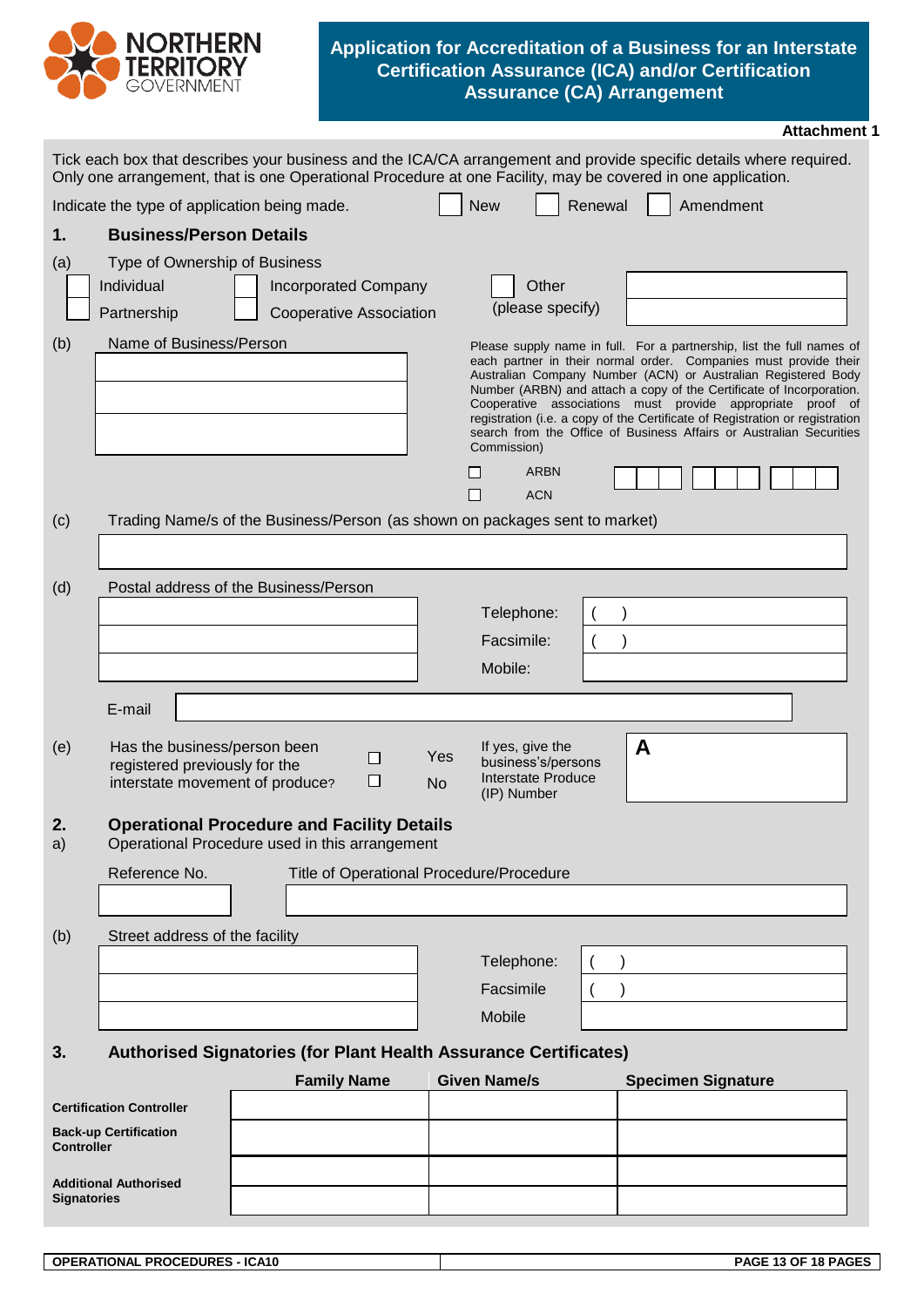| 4.  |                   | insufficient space, attach a list)                                                                                                                  |  |                  |                                                                                                                                                                                                                          | Types (including varieties) of Produce to be Prepared Under the ICA/CA Arrangement (if                                                                                                                                                                          |  |  |  |  |
|-----|-------------------|-----------------------------------------------------------------------------------------------------------------------------------------------------|--|------------------|--------------------------------------------------------------------------------------------------------------------------------------------------------------------------------------------------------------------------|-----------------------------------------------------------------------------------------------------------------------------------------------------------------------------------------------------------------------------------------------------------------|--|--|--|--|
|     |                   |                                                                                                                                                     |  |                  |                                                                                                                                                                                                                          |                                                                                                                                                                                                                                                                 |  |  |  |  |
|     |                   |                                                                                                                                                     |  |                  |                                                                                                                                                                                                                          |                                                                                                                                                                                                                                                                 |  |  |  |  |
|     |                   |                                                                                                                                                     |  |                  |                                                                                                                                                                                                                          |                                                                                                                                                                                                                                                                 |  |  |  |  |
| 5.  |                   |                                                                                                                                                     |  |                  | <b>Interstate Certification Assurance/Certification Assurance System Records</b>                                                                                                                                         |                                                                                                                                                                                                                                                                 |  |  |  |  |
| (a) |                   | What records do you maintain to verify that the business is carrying out its responsibilities and duties under the<br><b>Operational Procedure?</b> |  |                  |                                                                                                                                                                                                                          |                                                                                                                                                                                                                                                                 |  |  |  |  |
|     |                   |                                                                                                                                                     |  |                  | We maintain all our records in accordance with the examples provided in the Operational Procedure.                                                                                                                       |                                                                                                                                                                                                                                                                 |  |  |  |  |
|     |                   |                                                                                                                                                     |  |                  | We have developed alternative or additional records to those provided in the Operational Procedure.                                                                                                                      |                                                                                                                                                                                                                                                                 |  |  |  |  |
| (b) |                   |                                                                                                                                                     |  |                  | List the alternative or additional records you intend to use and attach a copy to this application.                                                                                                                      |                                                                                                                                                                                                                                                                 |  |  |  |  |
|     | (a)<br>(b)<br>(c) |                                                                                                                                                     |  |                  |                                                                                                                                                                                                                          |                                                                                                                                                                                                                                                                 |  |  |  |  |
| 6.  |                   | <b>Accreditation Conditions</b>                                                                                                                     |  |                  |                                                                                                                                                                                                                          |                                                                                                                                                                                                                                                                 |  |  |  |  |
| (a) |                   | For the purposes of this agreement the following definitions shall apply:-                                                                          |  |                  |                                                                                                                                                                                                                          |                                                                                                                                                                                                                                                                 |  |  |  |  |
|     |                   | Applicant                                                                                                                                           |  |                  |                                                                                                                                                                                                                          | means the person, corporation, or other legal entity who is accredited under this agreement.                                                                                                                                                                    |  |  |  |  |
|     |                   | Inspector                                                                                                                                           |  |                  | means an inspector appointed under the Plant Health Act                                                                                                                                                                  |                                                                                                                                                                                                                                                                 |  |  |  |  |
|     |                   | Department                                                                                                                                          |  |                  | means the Department of Primary Industry and Resources                                                                                                                                                                   |                                                                                                                                                                                                                                                                 |  |  |  |  |
|     |                   | <b>Interstate Certification</b><br><b>Assurance System</b>                                                                                          |  |                  | Operational Procedure/Procedure nominated in Section 2(a).                                                                                                                                                               | means the processes, equipment, personnel and resources used to implement the                                                                                                                                                                                   |  |  |  |  |
| (b) |                   |                                                                                                                                                     |  |                  | Procedure as nominated in Section 2(a), and must maintain the records specified in Section 5.                                                                                                                            | The applicant must maintain and operate the interstate certification assurance system in accordance with the Operational                                                                                                                                        |  |  |  |  |
| (c) |                   |                                                                                                                                                     |  |                  | treated or dispatched, or where any produce, equipment, chemicals, documents for records are stored.                                                                                                                     | The applicant will, upon request, allow an inspector to enter any premises where produce certified under the agreement is                                                                                                                                       |  |  |  |  |
| (d) |                   |                                                                                                                                                     |  |                  | The inspector may inspect or take samples of any relevant item present on the premises at the time of the inspection.                                                                                                    |                                                                                                                                                                                                                                                                 |  |  |  |  |
| (e) |                   |                                                                                                                                                     |  |                  |                                                                                                                                                                                                                          | The applicant must take all steps to assist an inspector in the conduct of audits including allowing the inspector or officer to<br>interview any employee of the applicant in relation to the Implementation of the Interstate Certification Assurance System. |  |  |  |  |
| (f) |                   |                                                                                                                                                     |  |                  | The applicant authorises the persons listed in Section 3 of this application to issue certificates on his or her behalf.                                                                                                 |                                                                                                                                                                                                                                                                 |  |  |  |  |
| (g) |                   | returned as they remain the property of Plant Biosecurity Branch.                                                                                   |  |                  | In the event of cancellation or non-renewal of this arrangement the certificate pad and any green copies must be                                                                                                         |                                                                                                                                                                                                                                                                 |  |  |  |  |
| (h) |                   | Biosecurity Branch can be contacted for a schedule of the Plant Biosecurity fees.                                                                   |  |                  |                                                                                                                                                                                                                          | Plant Biosecurity fees will apply to those businesses/persons that choose to participate in this ICA/CA arrangement. Plant                                                                                                                                      |  |  |  |  |
|     |                   | granted subject to those conditions.                                                                                                                |  |                  |                                                                                                                                                                                                                          | The applicant agrees to abide by the accreditation conditions listed above and acknowledges that any accreditation is                                                                                                                                           |  |  |  |  |
|     |                   |                                                                                                                                                     |  |                  |                                                                                                                                                                                                                          | The applicant certifies that all of the information contained in this application is true and correct.                                                                                                                                                          |  |  |  |  |
|     |                   | Signature/s                                                                                                                                         |  |                  |                                                                                                                                                                                                                          | Date                                                                                                                                                                                                                                                            |  |  |  |  |
|     |                   |                                                                                                                                                     |  |                  |                                                                                                                                                                                                                          |                                                                                                                                                                                                                                                                 |  |  |  |  |
|     |                   |                                                                                                                                                     |  |                  |                                                                                                                                                                                                                          |                                                                                                                                                                                                                                                                 |  |  |  |  |
|     |                   |                                                                                                                                                     |  |                  | Note: Where the applicant is a corporation, the company seal must be applied, and signed, in the appropriate form. Where the<br>applicants are members of a partnership, each of the partners must sign the application. |                                                                                                                                                                                                                                                                 |  |  |  |  |
|     |                   | <b>Office Use Only</b>                                                                                                                              |  |                  |                                                                                                                                                                                                                          |                                                                                                                                                                                                                                                                 |  |  |  |  |
|     | <b>Desk Audit</b> | □ Passed                                                                                                                                            |  | $\square$ Failed |                                                                                                                                                                                                                          |                                                                                                                                                                                                                                                                 |  |  |  |  |
|     |                   |                                                                                                                                                     |  |                  | Date received                                                                                                                                                                                                            | $\frac{\frac{1}{2}}{2}$                                                                                                                                                                                                                                         |  |  |  |  |
|     |                   |                                                                                                                                                     |  |                  | Date completed $\frac{1}{2}$ / $\frac{1}{2}$ / $\frac{1}{2}$                                                                                                                                                             |                                                                                                                                                                                                                                                                 |  |  |  |  |

Post your application/s to: Department of Primary Industry and Resources, Plant Biosecurity Branch GPO Box 3000, DARWIN NT 0801

| ICA10<br><b>FDURES</b><br>OPF<br>™RATIONA∟<br><b>PROCE.</b> | 18 PAGL<br>□ΔG.<br>ΩI<br>. .<br>∼ |
|-------------------------------------------------------------|-----------------------------------|
|                                                             |                                   |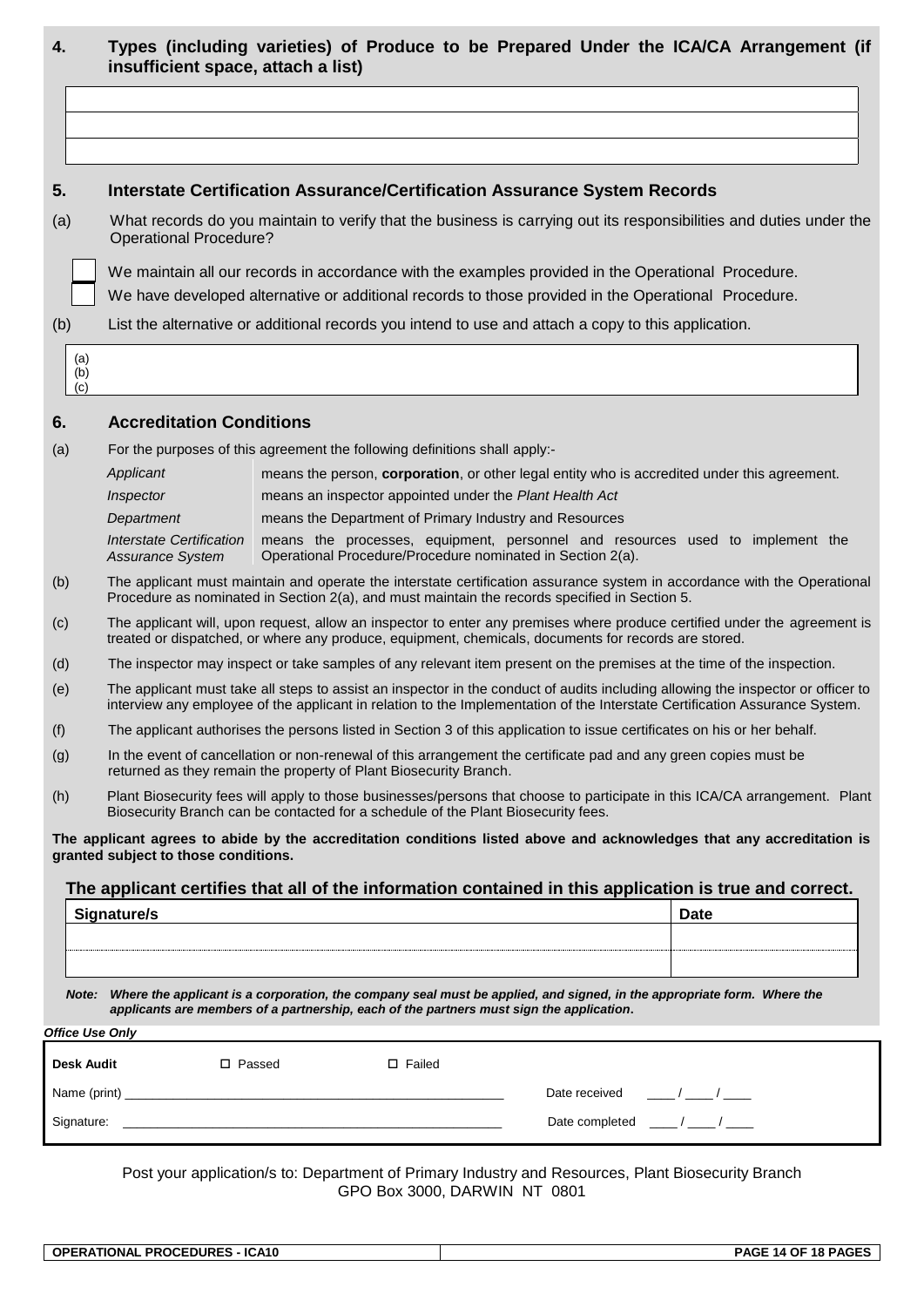



**Attachment 2**

# **Plant Health Assurance Certificate**

|                                     | <b>Consignment Details (PLEASE PRINT)</b>                                   | <b>Certification Details (PLEASE PRINT)</b>                          |                           |                                                      |                  |  |
|-------------------------------------|-----------------------------------------------------------------------------|----------------------------------------------------------------------|---------------------------|------------------------------------------------------|------------------|--|
|                                     | <b>CONSIGNOR (FROM)</b>                                                     |                                                                      | <b>IP NUMBER</b>          | <b>FACILITY NUMBER</b>                               | <b>PROCEDURE</b> |  |
|                                     | Name Sam's Mangoes Pty Ltd                                                  | A                                                                    | 9999                      | 01                                                   | ICA- $10$        |  |
| Address North Road                  |                                                                             |                                                                      |                           |                                                      |                  |  |
| <b>Humpty Doo</b>                   | 0836<br>$\boldsymbol{N} \boldsymbol{T}$                                     |                                                                      |                           | <b>ACCREDITED BUSINESS THAT PREPARED THE PRODUCE</b> |                  |  |
|                                     |                                                                             | Name                                                                 |                           | <b>Sam's Mangoes Pty Ltd</b>                         |                  |  |
|                                     | <b>CONSIGNEE (TO)</b>                                                       | Address                                                              | <b>North Road</b>         |                                                      |                  |  |
|                                     | Name Adelaide Produce Market                                                |                                                                      | <b>Humpty Doo NT 0836</b> |                                                      |                  |  |
| Address Burma Road                  |                                                                             |                                                                      |                           | <b>GROWER OR PACKER</b>                              |                  |  |
| Pooraka                             | 5095<br><b>South Australia</b>                                              | As Above<br>Name                                                     |                           |                                                      |                  |  |
|                                     |                                                                             | Address                                                              |                           |                                                      |                  |  |
|                                     | RECONSIGNED TO (Splitting consignments or reconsigning whole consignments). |                                                                      |                           |                                                      |                  |  |
| Name                                |                                                                             | OTHER FACILITIES SUPPLYING PRODUCE                                   |                           |                                                      |                  |  |
| Address                             |                                                                             |                                                                      |                           |                                                      |                  |  |
|                                     |                                                                             |                                                                      |                           |                                                      |                  |  |
|                                     | <b>BRAND NAME OR IDENTIFYING MARKS</b><br>(as marked on packages)           | <b>DATE OR DATE CODE</b><br>(as marked on packages)                  |                           |                                                      |                  |  |
|                                     | Sam's Mangoes                                                               | 18032014                                                             |                           |                                                      |                  |  |
| <b>Number of</b><br><b>Packages</b> | Type of Packages (e.g. trays, cartons)                                      | <b>Type of Produce</b><br><b>Authorisation for Split Consignment</b> |                           |                                                      |                  |  |
| 2000                                | <b>Trays</b>                                                                | <b>Mangoes</b>                                                       |                           |                                                      |                  |  |
|                                     |                                                                             |                                                                      |                           |                                                      |                  |  |
|                                     |                                                                             |                                                                      |                           |                                                      |                  |  |
|                                     |                                                                             |                                                                      |                           |                                                      |                  |  |

#### **Treatment Details**

| <b>Treatment</b>                                                                                                                                                                                                                                                                                                                                                         | <b>Chemical (Active Ingredient)</b>               | <b>Treatment Date</b> |                                                                       | <b>Concentration / Duration and Temperature</b> |  |  |  |
|--------------------------------------------------------------------------------------------------------------------------------------------------------------------------------------------------------------------------------------------------------------------------------------------------------------------------------------------------------------------------|---------------------------------------------------|-----------------------|-----------------------------------------------------------------------|-------------------------------------------------|--|--|--|
| <b>HWT</b>                                                                                                                                                                                                                                                                                                                                                               | <b>Heat</b>                                       | 04/07/2007            | Treated for 10 Mins $@$ 46 <sup><math>\bullet</math></sup> C or above |                                                 |  |  |  |
|                                                                                                                                                                                                                                                                                                                                                                          |                                                   |                       |                                                                       |                                                 |  |  |  |
|                                                                                                                                                                                                                                                                                                                                                                          |                                                   |                       |                                                                       |                                                 |  |  |  |
|                                                                                                                                                                                                                                                                                                                                                                          |                                                   |                       |                                                                       |                                                 |  |  |  |
| <b>Additional Certification / Codes</b>                                                                                                                                                                                                                                                                                                                                  |                                                   |                       |                                                                       |                                                 |  |  |  |
| Meets ICA10.                                                                                                                                                                                                                                                                                                                                                             |                                                   |                       |                                                                       |                                                 |  |  |  |
| <b>Declaration</b><br>I, an authorised Signatory of the accredited business that prepared the plants or plant produce described above, hereby<br>declare that the plants or plant produce have been prepared in the business's approved facilities in accordance with the Plant<br>Health Act and that the details shown above are true and correct in every particular. |                                                   |                       |                                                                       |                                                 |  |  |  |
|                                                                                                                                                                                                                                                                                                                                                                          | <b>AUTHORISED SIGNATORY'S NAME (PLEASE PRINT)</b> | <b>SIGNATURE</b>      |                                                                       | <b>DATE</b>                                     |  |  |  |
|                                                                                                                                                                                                                                                                                                                                                                          | <b>Joe Signatory</b>                              | Joe Signatory         | 18/3/2014                                                             |                                                 |  |  |  |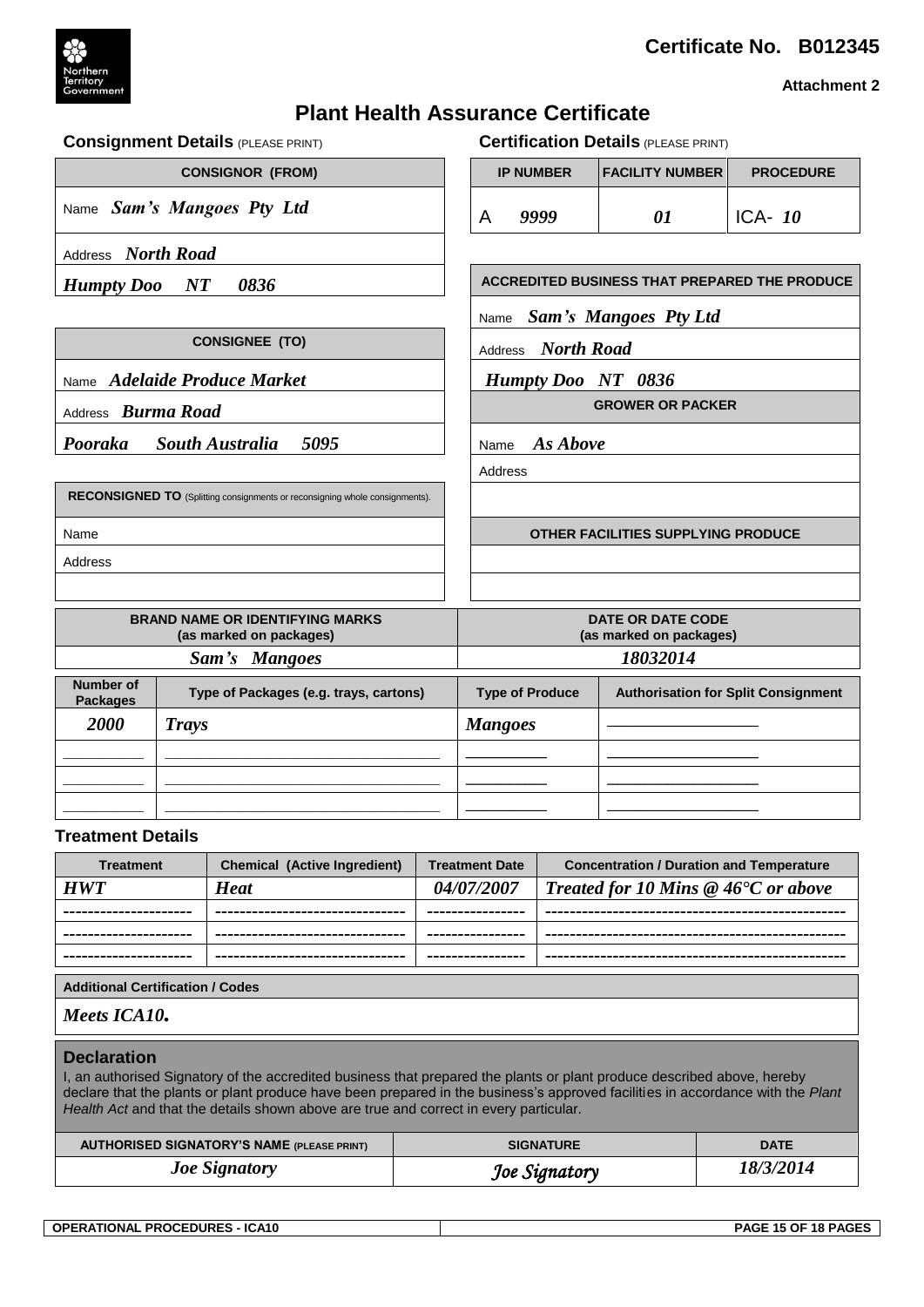# **HOT WATER TREATMENT RECORD**

#### **Attachment 3**

| <b>DATE OF</b><br><b>TREATMENT</b> | <b>TREATMENT</b><br>TEMP. $(^0C)$ | <b>START TIME</b> | <b>SENSOR</b><br>$\sf ID$ |                         | <b>SENSOR READINGS (°C)@</b><br>MINUTE |    | <b>FINISH TIME</b> | <b>QUANTITY OF FRUIT</b><br><b>TREATED (KG)</b> | <b>TREATMENT OPERATOR</b> |  |                     |                  |
|------------------------------------|-----------------------------------|-------------------|---------------------------|-------------------------|----------------------------------------|----|--------------------|-------------------------------------------------|---------------------------|--|---------------------|------------------|
|                                    |                                   |                   |                           | $\overline{\mathbf{0}}$ | $\overline{5}$                         | 10 | 15                 | 20                                              |                           |  | <b>PRINTED NAME</b> | <b>SIGNATURE</b> |
|                                    |                                   |                   |                           |                         |                                        |    |                    |                                                 |                           |  |                     |                  |
|                                    |                                   |                   |                           |                         |                                        |    |                    |                                                 |                           |  |                     |                  |
|                                    |                                   |                   |                           |                         |                                        |    |                    |                                                 |                           |  |                     |                  |
|                                    |                                   |                   |                           |                         |                                        |    |                    |                                                 |                           |  |                     |                  |
|                                    |                                   |                   |                           |                         |                                        |    |                    |                                                 |                           |  |                     |                  |
|                                    |                                   |                   |                           |                         |                                        |    |                    |                                                 |                           |  |                     |                  |
|                                    |                                   |                   |                           |                         |                                        |    |                    |                                                 |                           |  |                     |                  |
|                                    |                                   |                   |                           |                         |                                        |    |                    |                                                 |                           |  |                     |                  |
|                                    |                                   |                   |                           |                         |                                        |    |                    |                                                 |                           |  |                     |                  |
|                                    |                                   |                   |                           |                         |                                        |    |                    |                                                 |                           |  |                     |                  |
|                                    |                                   |                   |                           |                         |                                        |    |                    |                                                 |                           |  |                     |                  |
|                                    |                                   |                   |                           |                         |                                        |    |                    |                                                 |                           |  |                     |                  |
|                                    |                                   |                   |                           |                         |                                        |    |                    |                                                 |                           |  |                     |                  |
|                                    |                                   |                   |                           |                         |                                        |    |                    |                                                 |                           |  |                     |                  |
|                                    |                                   |                   |                           |                         |                                        |    |                    |                                                 |                           |  |                     |                  |
|                                    |                                   |                   |                           |                         |                                        |    |                    |                                                 |                           |  |                     |                  |
|                                    |                                   |                   |                           |                         |                                        |    |                    |                                                 |                           |  |                     |                  |
|                                    |                                   |                   |                           |                         |                                        |    |                    |                                                 |                           |  |                     |                  |
|                                    |                                   |                   |                           |                         |                                        |    |                    |                                                 |                           |  |                     |                  |
|                                    |                                   |                   |                           |                         |                                        |    |                    |                                                 |                           |  |                     |                  |
|                                    |                                   |                   |                           |                         |                                        |    |                    |                                                 |                           |  |                     |                  |
|                                    |                                   |                   |                           |                         |                                        |    |                    |                                                 |                           |  |                     |                  |
|                                    |                                   |                   |                           |                         |                                        |    |                    |                                                 |                           |  |                     |                  |
|                                    |                                   |                   |                           |                         |                                        |    |                    |                                                 |                           |  |                     |                  |
|                                    |                                   |                   |                           |                         |                                        |    |                    |                                                 |                           |  |                     |                  |
|                                    |                                   |                   |                           |                         |                                        |    |                    |                                                 |                           |  |                     |                  |
|                                    |                                   |                   |                           |                         |                                        |    |                    |                                                 |                           |  |                     |                  |
|                                    |                                   |                   |                           |                         |                                        |    |                    |                                                 |                           |  |                     |                  |
|                                    |                                   |                   |                           |                         |                                        |    |                    |                                                 |                           |  |                     |                  |
|                                    |                                   |                   |                           |                         |                                        |    |                    |                                                 |                           |  |                     |                  |
|                                    |                                   |                   |                           |                         |                                        |    |                    |                                                 |                           |  |                     |                  |
|                                    |                                   |                   |                           |                         |                                        |    |                    |                                                 |                           |  |                     |                  |
|                                    |                                   |                   |                           |                         |                                        |    |                    |                                                 |                           |  |                     |                  |
|                                    |                                   |                   |                           |                         |                                        |    |                    |                                                 |                           |  |                     |                  |

| <b>OPERATIONAL PROCEDURES - ICA10</b> | 16 OF 18 PAGES<br><b>PAGF</b> |
|---------------------------------------|-------------------------------|